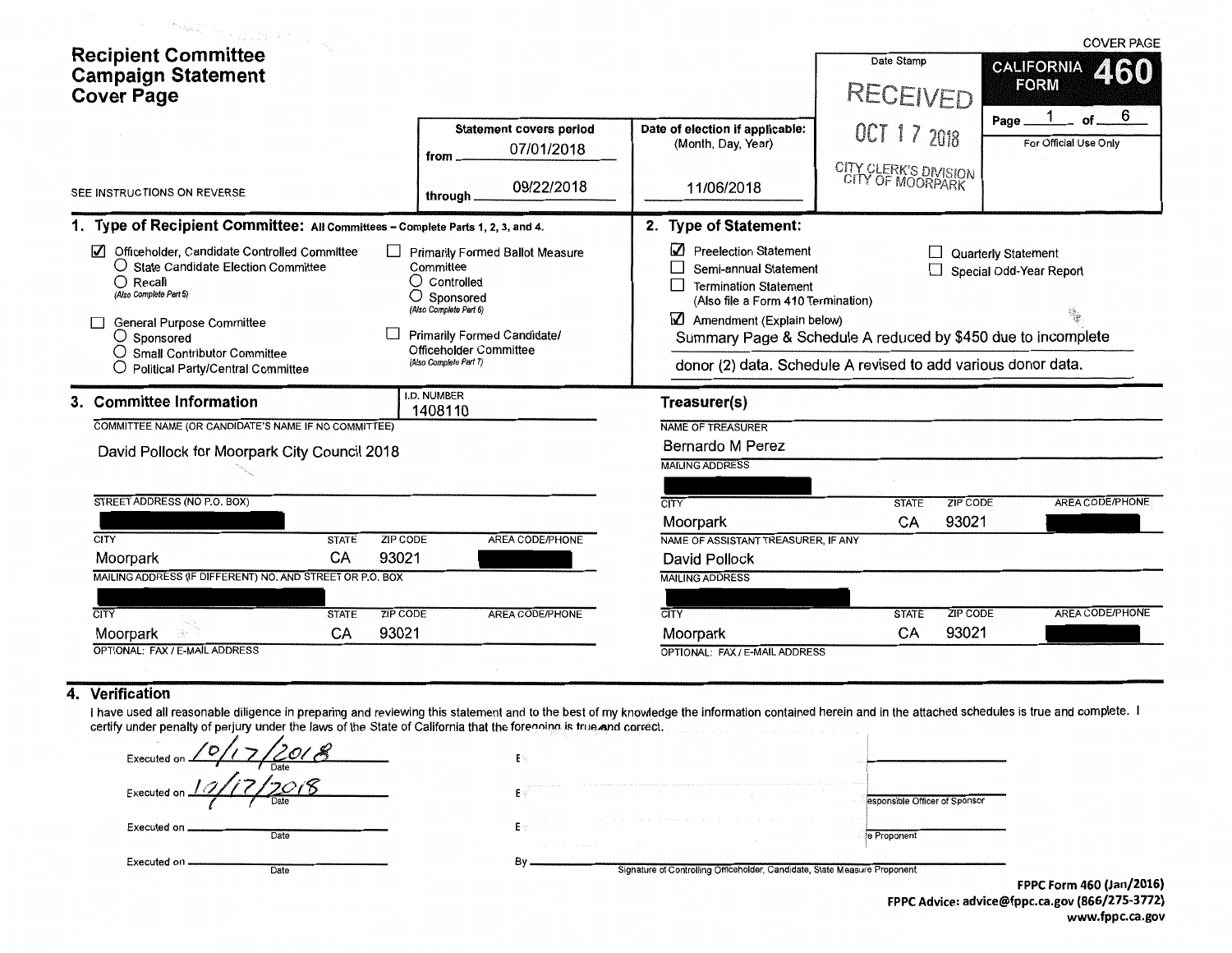## Recipient Committee Campaign Statement Cover Page - Part 2

6

 $\frac{2}{\sqrt{2}}$  of  $\frac{2}{\sqrt{2}}$ 

Page

## 5. Officeholder or Candidate Controlled Committee

| NAME OF OFFICEHOLDER OR CANDIDATE |  |
|-----------------------------------|--|

David Pollock

|  |  |  |  |  |  |  | OFFICE SOUGHT OR HELD (INCLUDE LOCATION AND DISTRICT NUMBER IF APPLICABLE) |
|--|--|--|--|--|--|--|----------------------------------------------------------------------------|
|--|--|--|--|--|--|--|----------------------------------------------------------------------------|

Member of the City Council, Moorpark

RESIDENTIAL/BUSINESS ADDRESS (NO. AND STREET) CITY STATE ZIP

Moorpark CA 93021

Related Committees Not Included in this Statement: List any committees not included in this statement that are controlled by you or are primarily formed to receive contributions or make expenditures on behalf of your candidacy.

| <b>COMMITTEE NAME</b>    |                              | I.D. NUMBER           |    |
|--------------------------|------------------------------|-----------------------|----|
| <b>NAME OF TREASURER</b> |                              | CONTROLLED COMMITTEE? |    |
|                          |                              | <b>YES</b>            | NO |
| <b>COMMITTEE ADDRESS</b> | STREET ADDRESS (NO P.O. BOX) |                       |    |

| <b>CITY</b>              | <b>STATE</b>                 | ZIP CODE |             | AREA CODE/PHONE              |
|--------------------------|------------------------------|----------|-------------|------------------------------|
| <b>COMMITTEE NAME</b>    |                              |          | I.D. NUMBER |                              |
|                          |                              |          |             |                              |
| <b>NAME OF TREASURER</b> |                              |          |             | <b>CONTROLLED COMMITTEE?</b> |
|                          |                              |          | Í ∣YES      | <b>NO</b>                    |
| <b>COMMITTEE ADDRESS</b> | STREET ADDRESS (NO P.O. BOX) |          |             |                              |
|                          |                              |          |             |                              |
| <b>CITY</b>              | <b>STATE</b>                 | ZIP CODE |             | AREA CODE/PHONE              |

## 6. Primarily Formed Ballot Measure Committee

NAME OF BALLOT MEASURE

| BALLOT NO. OR LETTER<br>SUPPORT<br>' □ OPPOSE |  | <b>JURISDICTION</b> |  |
|-----------------------------------------------|--|---------------------|--|
|-----------------------------------------------|--|---------------------|--|

Identify the controlling officeholder, candidate, or state measure proponent, if any.

NAME OF OFFICEHOLDER, CANDIDATE, OR PROPONENT

| OFFICE SOUGHT OR HELD | <b>DISTRICT NO. IF ANY</b> |
|-----------------------|----------------------------|
|                       |                            |

7. Primarily Formed Candidate/Officeholder Committee List names of offlceholder(s) or candidate(s) for which this committee is primarily formed.

| NAME OF OFFICEHOLDER OR CANDIDATE | OFFICE SOUGHT OR HELD | <b>SUPPORT</b><br><b>OPPOSE</b> |
|-----------------------------------|-----------------------|---------------------------------|
| NAME OF OFFICEHOLDER OR CANDIDATE | OFFICE SOUGHT OR HELD | <b>SUPPORT</b><br><b>OPPOSE</b> |
| NAME OF OFFICEHOLDER OR CANDIDATE | OFFICE SOUGHT OR HELD | <b>SUPPORT</b><br><b>OPPOSE</b> |
| NAME OF OFFICEHOLDER OR CANDIDATE | OFFICE SOUGHT OR HELD | <b>SUPPORT</b><br><b>OPPOSE</b> |

Attach continuation sheets if necessary

FPPC Form 460 (Jan/2016) FPPC Advice: advice@fppc.ca.gov (866/275-3772) www.fppc.ca.gov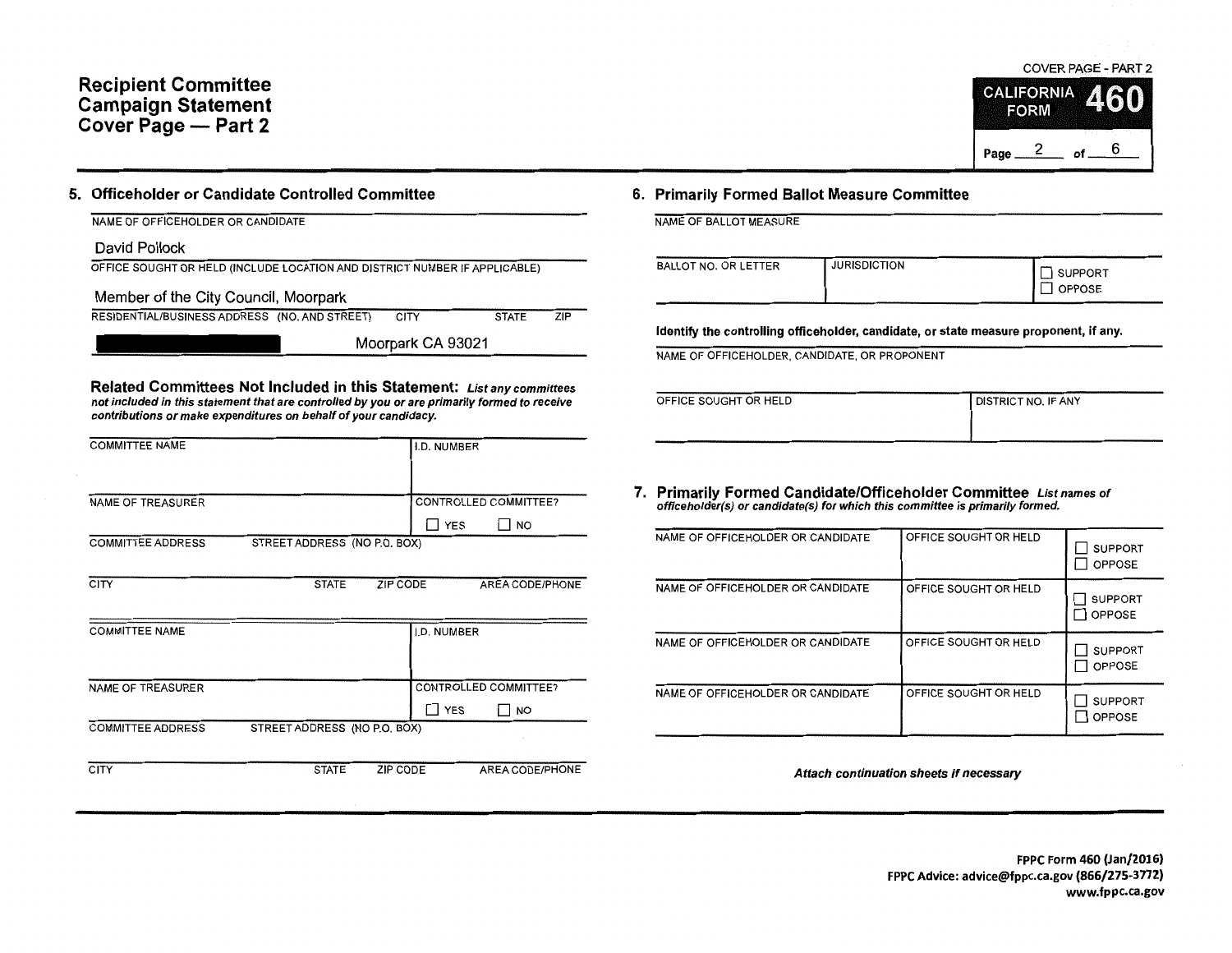| <b>Campaign Disclosure Statement</b>                                                                                                                                                                                                                                                  | Amounts may be rounded                                                           |                                                                                                                                                                                                                                                                                                                                                                                             |                                                                                                        | <b>SUMMARY PAGE</b>                                                                                                                                    |
|---------------------------------------------------------------------------------------------------------------------------------------------------------------------------------------------------------------------------------------------------------------------------------------|----------------------------------------------------------------------------------|---------------------------------------------------------------------------------------------------------------------------------------------------------------------------------------------------------------------------------------------------------------------------------------------------------------------------------------------------------------------------------------------|--------------------------------------------------------------------------------------------------------|--------------------------------------------------------------------------------------------------------------------------------------------------------|
| <b>Summary Page</b>                                                                                                                                                                                                                                                                   | to whole dollars.                                                                | from.                                                                                                                                                                                                                                                                                                                                                                                       | <b>Statement covers period</b><br>07/01/2018                                                           | <b>CALIFORNIA</b><br><b>460</b><br><b>FORM</b>                                                                                                         |
| SEE INSTRUCTIONS ON REVERSE<br><b>NAME OF FILER</b>                                                                                                                                                                                                                                   |                                                                                  |                                                                                                                                                                                                                                                                                                                                                                                             | 09/22/2018<br>through.                                                                                 | 6.<br>$of$ <sub>---</sub><br>Page __<br>I.D. NUMBER                                                                                                    |
| David Pollock                                                                                                                                                                                                                                                                         |                                                                                  |                                                                                                                                                                                                                                                                                                                                                                                             |                                                                                                        | 1408110                                                                                                                                                |
| <b>Contributions Received</b>                                                                                                                                                                                                                                                         | Column A<br><b>TOTAL THIS PERIOD</b><br>(FROM ATTACHED SCHEDULES)                | <b>Column B</b><br>CALENDAR YEAR<br>TOTAL TO DATE                                                                                                                                                                                                                                                                                                                                           |                                                                                                        | <b>Calendar Year Summary for Candidates</b><br>Running in Both the State Primary and                                                                   |
| 5.                                                                                                                                                                                                                                                                                    | 20,145.00<br>$\Omega$<br>20,145.00<br>$\Omega$<br>20,145.00                      | 20,145.00<br>20,145.00<br>20,145.00                                                                                                                                                                                                                                                                                                                                                         | <b>General Elections</b><br>0<br>20. Contributions<br>Received<br>$\Omega$<br>21. Expenditures<br>Made | 7/1 to Date<br>1/1 through 6/30<br>$\mathbb{S}$                                                                                                        |
| <b>Expenditures Made</b><br>8.                                                                                                                                                                                                                                                        | 5,658.76<br>0<br>5,658.76<br>$\bf{0}$<br>0<br>5,658.76                           | 5,658.76<br>5,658.76<br>5,658.76                                                                                                                                                                                                                                                                                                                                                            | <b>Candidates</b><br>0<br>0<br>Date of Election<br>$\Omega$<br>(mm/dd/yy)                              | <b>Expenditure Limit Summary for State</b><br>22. Cumulative Expenditures Made*<br>(If Subject to Voluntary Expenditure Limit)<br><b>Total to Date</b> |
| <b>Current Cash Statement</b><br>12. Beginning Cash Balance  Previous Summary Page, Line 16 \$<br>16. ENDING CASH BALANCE Add Lines 12 + 13 + 14, then subtract Line 15<br>If this is a termination statement, Line 16 must be zero.<br><b>Cash Equivalents and Outstanding Debts</b> | 0<br>20,145.00<br>$\Omega$<br>5,658.76<br>14,486.24<br>0<br>0<br>- \$<br>0<br>-S | To calculate Column B.<br>add amounts in Column<br>A to the corresponding<br>amounts from Column B<br>of your last report. Some<br>amounts in Column A may<br>be negative figures that<br>should be subtracted from<br>previous period amounts. If<br>this is the first report being<br>filed for this calendar year,<br>only carry over the amounts<br>from Lines 2, 7, and 9 (if<br>any). | reported in Column B.                                                                                  | *Amounts in this section may be different from amounts<br>FPPC Form 460 (Jan/2016)                                                                     |
|                                                                                                                                                                                                                                                                                       |                                                                                  |                                                                                                                                                                                                                                                                                                                                                                                             |                                                                                                        | FPPC Advice: advice@fppc.ca.gov (866/275-3772)                                                                                                         |

**www.fppc.ca.gov**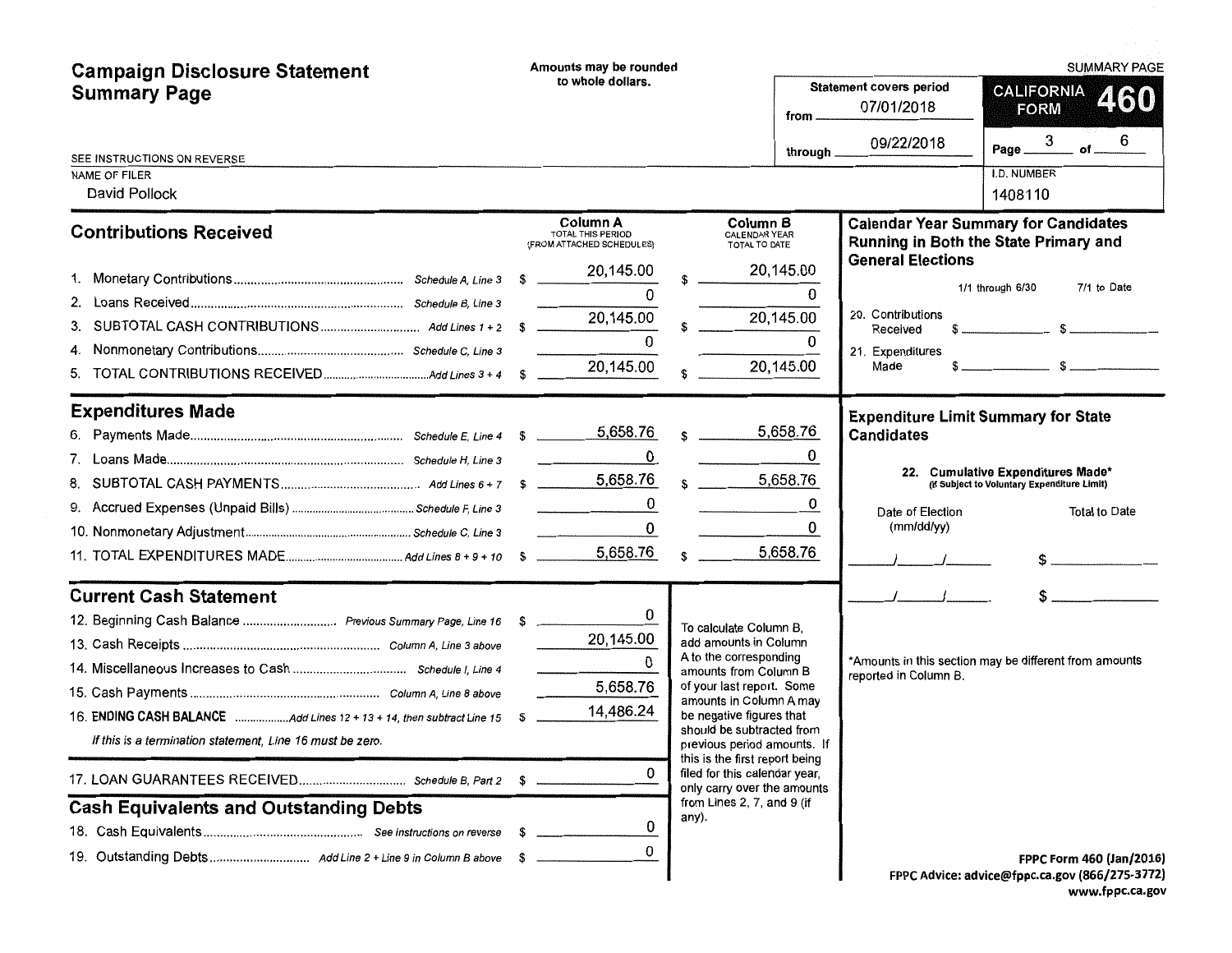**Schedule A**  Amounts may be rounded SCHEDULE A to whole dollars. **Monetary Contributions Received** Statement covers period **CALIFORNIA** 60 from 07/01/2018 **FORM** through  $09/22/2018$  Page  $4$  of  $20$ SEE INSTRUCTIONS ON REVERSE NAME OF FILER l.D. NUMBER David Pollock 1408110 AMOUNT CUMULATIVE TO DATE PER ELECTION IF AN INDIVIDUAL, ENTER FULL NAME, STREET ADDRESS AND ZIP CODE OF CONTRIBUTOR CONTRIBUTOR DATE OCCUPATION AND EMPLOYER RECEIVED THIS CALENDAR YEAR TO DATE (IF COMMITTEE, ALSO ENTER I.D. NUMBER) CODE \* RECEIVED (IF SELF-EMPLOYED, ENTER NAME PERIOD (JAN. 1 - DEC. 31) (IF REQUIRED) OF BUSINESS) 01ND Bob Berkowitz Researcher  $\Box$ COM 250 250 07/25/2018 505 Lauf Avenue  $\Box$  OTH added data: Lifestyles Crescent City CA 95531  $\square$  PTY Research  $\square$  scc DINO  $\Box$ COM  $\Box$  OTH  $\Box$ PTY  $\square$  scc DINO DcoM DOTH DPTY  $\square$  scc DINO  $\Box$ COM  $\Box$  OTH  $\square$  PTY  $\square$  scc DINO  $\Box$  COM  $\square$  OTH  $\square$  PTY  $\square$  scc SUBTOTAL\$ **Schedule A Summary**  \*Contributor Codes 1. Amount received this period – itemized monetary contributions.<br>
(Include all Schodule A subtatele)<br>
(Include all Schodule A subtatele) (Include all Schedule A subtotals.) ......................................................................................................... \$ 19, 175.00 COM - Recipient Committee (other than PTY or SCC) OTH - Other (e.g., business entity) PTY - Political Party Publical Party Cine in temized monetary contributions of less than \$100 .............................\$ PHO.000 PTY - Political Party SCC - Small Contributor Committee 3. Total monetary contributions received this period. (Add Lines 1 and 2. Enter here and on the Summary Page, Column A, Line 1.) **...................... TOTAL** \$ 20, 145.00

FPPC Form 460 (Jan/2016} FPPC Advice: advice@fppc.ca.gov (866/275-3772) www.fppc.ca.gov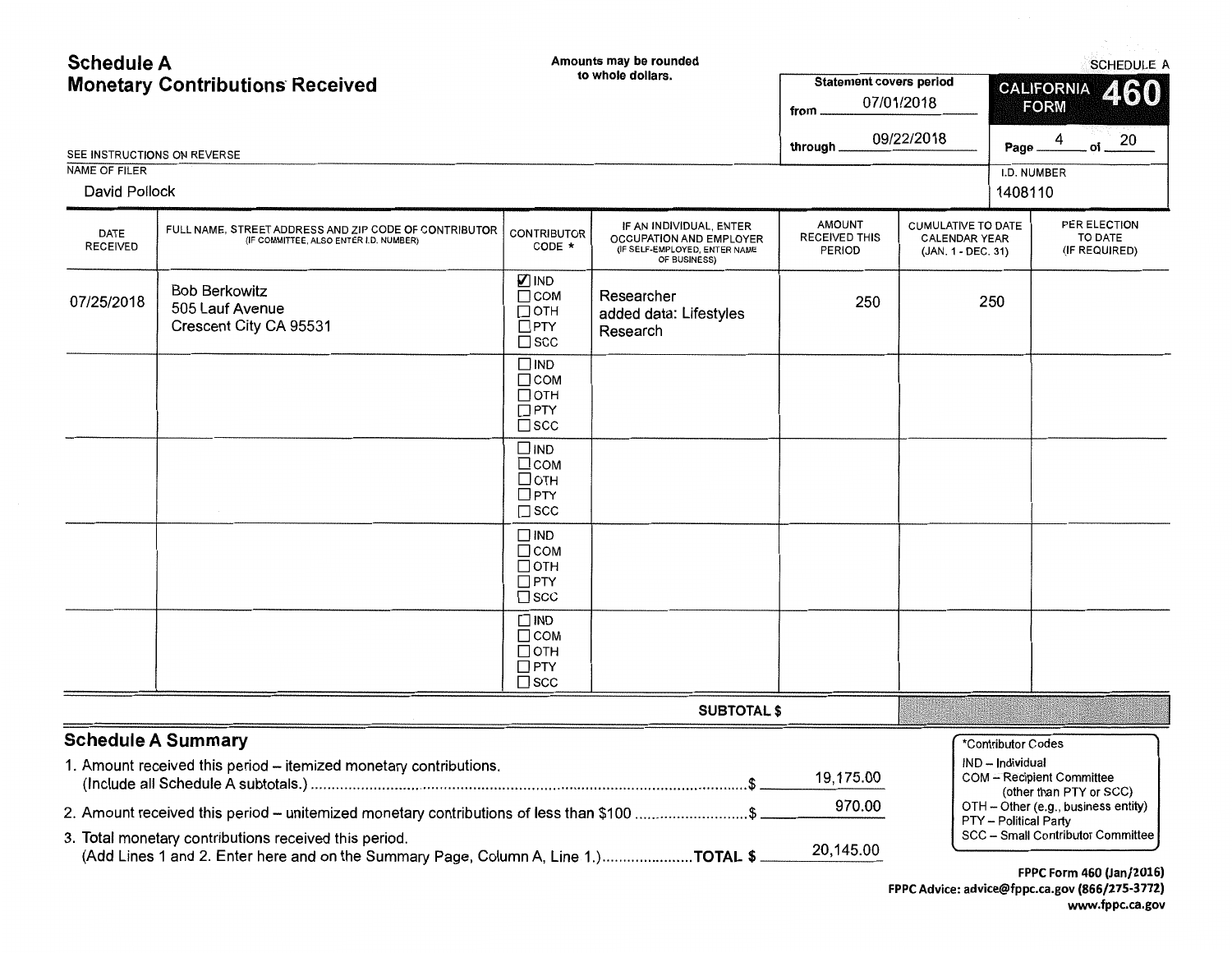| <b>NAME OF FILER</b>           | <b>Schedule A (Continuation Sheet)</b><br><b>Monetary Contributions Received</b>                | Amounts may be rounded<br>to whole dollars.                                      |                                                                                                     | <b>Statement covers period</b><br>07/01/2018<br>from.<br>through. | 09/22/2018                                                              | Page $-5$<br><b>I.D. NUMBER</b> | SCHEDULE A (CONT.)<br>CALIFORNIA 460<br><b>FORM</b><br>$-$ of $-$ 20 |
|--------------------------------|-------------------------------------------------------------------------------------------------|----------------------------------------------------------------------------------|-----------------------------------------------------------------------------------------------------|-------------------------------------------------------------------|-------------------------------------------------------------------------|---------------------------------|----------------------------------------------------------------------|
| David Pollock                  |                                                                                                 |                                                                                  |                                                                                                     |                                                                   |                                                                         | 1408110                         |                                                                      |
| <b>DATE</b><br><b>RECEIVED</b> | FULL NAME, STREET ADDRESS AND ZIP CODE OF CONTRIBUTOR<br>(IF COMMITTEE, ALSO ENTER I.D. NUMBER) | <b>CONTRIBUTOR</b><br>CODE *                                                     | IF AN INDIVIDUAL, ENTER<br>OCCUPATION AND EMPLOYER<br>(IF SELF-EMPLOYED, ENTER NAME<br>OF BUSINESS) | <b>AMOUNT</b><br><b>RECEIVED THIS</b><br><b>PERIOD</b>            | <b>CUMULATIVE TO DATE</b><br><b>CALENDAR YEAR</b><br>(JAN. 1 - DEC. 31) |                                 | PER ELECTION<br>TO DATE<br>(IF REQUIRED)                             |
| 07/31/2018                     | <b>Margaret Buckles</b><br>1582 Windy Mountain Avenue<br>Westlake Village CA 91362              | <b>NIND</b><br>$\Box$ COM<br>$\Box$ OTH<br>$\Box$ PTY<br>$\square$ SCC           | refund due to missing<br>donor data                                                                 | $-200$                                                            |                                                                         | 0                               |                                                                      |
|                                |                                                                                                 | $\square$ IND<br>$\Box$ COM<br>$\Box$ OTH<br>$\Box$ PTY<br>$\square$ SCC         |                                                                                                     |                                                                   |                                                                         |                                 |                                                                      |
|                                |                                                                                                 | $\square$ IND<br>$\Box$ COM<br>$\Box$ OTH<br>$\Box$ PTY<br>$\square$ scc         |                                                                                                     |                                                                   |                                                                         |                                 |                                                                      |
|                                |                                                                                                 | $\square$ IND<br>□сом<br>□отн<br>$\square$ PTY<br>$\square$ scc                  |                                                                                                     |                                                                   |                                                                         |                                 |                                                                      |
|                                |                                                                                                 | $\Box$ IND<br>$\Box$ COM<br>$\Box$ OTH<br>$\overline{\Box}$ PTY<br>$\square$ scc |                                                                                                     |                                                                   |                                                                         |                                 |                                                                      |
|                                |                                                                                                 |                                                                                  | <b>SUBTOTAL \$</b>                                                                                  | $-200$                                                            |                                                                         |                                 |                                                                      |

\*Contributor Codes IND - Individual COM - Recipient Committee (other than PTY or SCC) OTH - Other (e.g., business entity) PTY - Political Party SCC - Small Contributor Committee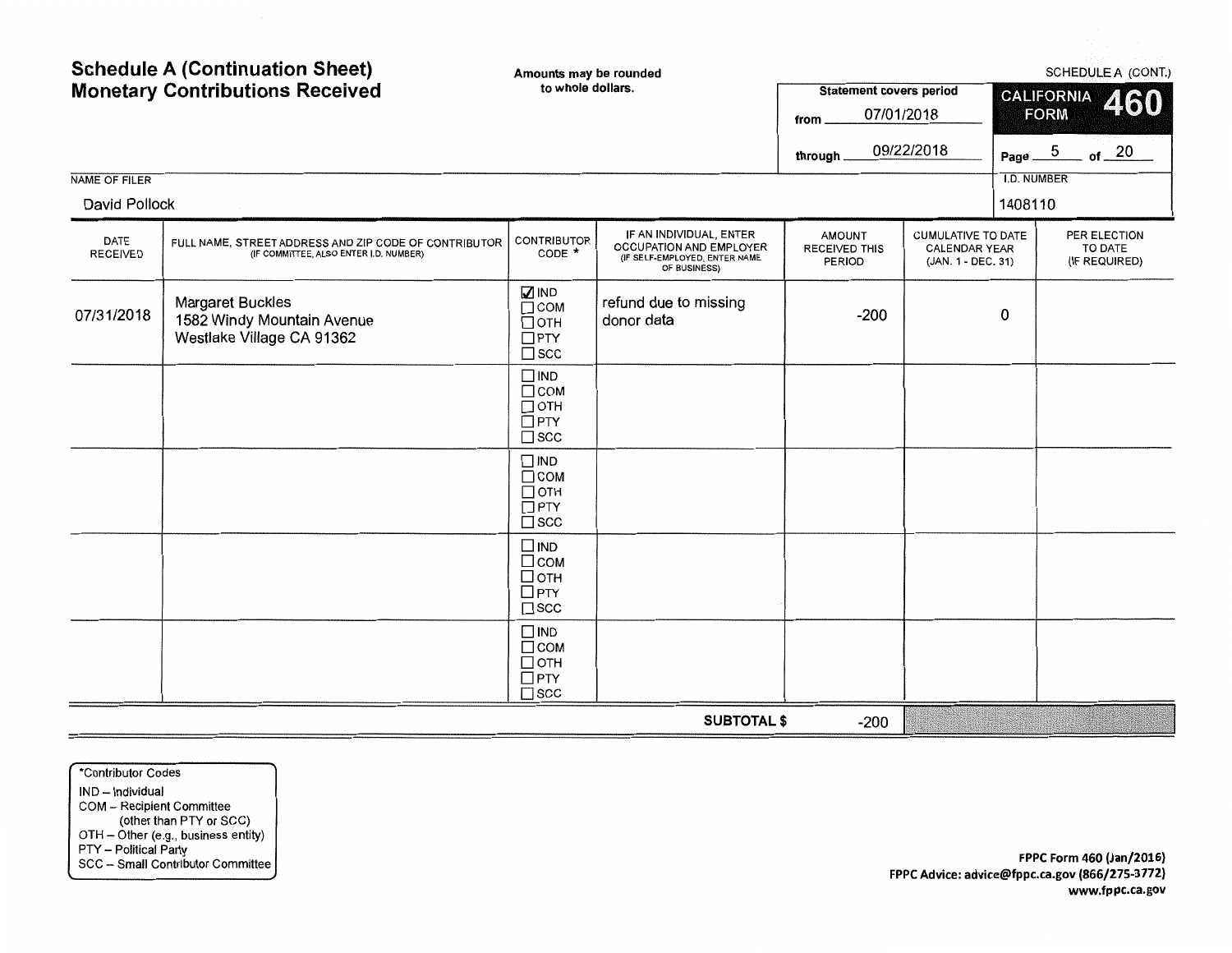| <b>Schedule A (Continuation Sheet)</b><br><b>Monetary Contributions Received</b> |                                                                                                 | Amounts may be rounded<br>to whole dollars.                                 |                                                                                                     | <b>Statement covers period</b><br>07/01/2018<br>from<br>09/22/2018<br>through. |                                                                  | SCHEDULE A (CONT.)<br><b>CALIFORNIA</b><br>460<br><b>FORM</b><br>Page $6$ of $20$ |                                          |  |
|----------------------------------------------------------------------------------|-------------------------------------------------------------------------------------------------|-----------------------------------------------------------------------------|-----------------------------------------------------------------------------------------------------|--------------------------------------------------------------------------------|------------------------------------------------------------------|-----------------------------------------------------------------------------------|------------------------------------------|--|
| <b>NAME OF FILER</b><br>David Pollock                                            |                                                                                                 |                                                                             |                                                                                                     |                                                                                |                                                                  | I.D. NUMBER<br>1408110                                                            |                                          |  |
| DATE<br><b>RECEIVED</b>                                                          | FULL NAME, STREET ADDRESS AND ZIP CODE OF CONTRIBUTOR<br>(IF COMMITTEE, ALSO ENTER I.D. NUMBER) | CONTRIBUTOR<br>CODE *                                                       | IF AN INDIVIDUAL, ENTER<br>OCCUPATION AND EMPLOYER<br>(IF SELF-EMPLOYED, ENTER NAME<br>OF BUSINESS) | <b>AMOUNT</b><br><b>RECEIVED THIS</b><br><b>PERIOD</b>                         | CUMULATIVE TO DATE<br><b>CALENDAR YEAR</b><br>(JAN. 1 - DEC. 31) |                                                                                   | PER ELECTION<br>TO DATE<br>(IF REQUIRED) |  |
| 08/01/2018                                                                       | <b>Bruce Will</b>                                                                               | <b>NIND</b><br>$\Box$ COM<br>□отн<br>$\overline{\Box}$ PTY<br>$\square$ scc | refund due to missing<br>donor data                                                                 | $-250$                                                                         |                                                                  | $-250$                                                                            |                                          |  |
|                                                                                  |                                                                                                 | $\square$ IND<br>$\Box$ COM<br>$\Box$ OTH<br>$\Box$ PTY<br>$\Box$ scc       |                                                                                                     |                                                                                |                                                                  |                                                                                   |                                          |  |
|                                                                                  |                                                                                                 | $\Box$ IND<br>$\Box$ COM<br>$\Box$ OTH<br>$\Box$ PTY<br>$\square$ scc       |                                                                                                     |                                                                                |                                                                  |                                                                                   |                                          |  |
|                                                                                  |                                                                                                 | $\square$ IND<br>□сом<br>□отн<br>$\Box$ PTY<br>$\square$ scc                |                                                                                                     |                                                                                |                                                                  |                                                                                   |                                          |  |
|                                                                                  |                                                                                                 | $\Box$ IND<br>$\Box$ COM<br>$\Box$ OTH<br>$\Box$ PTY<br>$\square$ scc       |                                                                                                     |                                                                                |                                                                  |                                                                                   |                                          |  |
| <b>SUBTOTAL \$</b>                                                               |                                                                                                 |                                                                             |                                                                                                     |                                                                                |                                                                  |                                                                                   |                                          |  |

\*Contributor Codes IND - Individual COM - Recipient Committee (other than PTY or SCC) OTH - Other (e.g., business entity) PTY - Political Party SCC - Small Contributor Committee

FPPC Form 460 (Jan/2016) FPPC Advice: advice@fppc.ca.gov (866/275-3772) www.fppc.ca.gov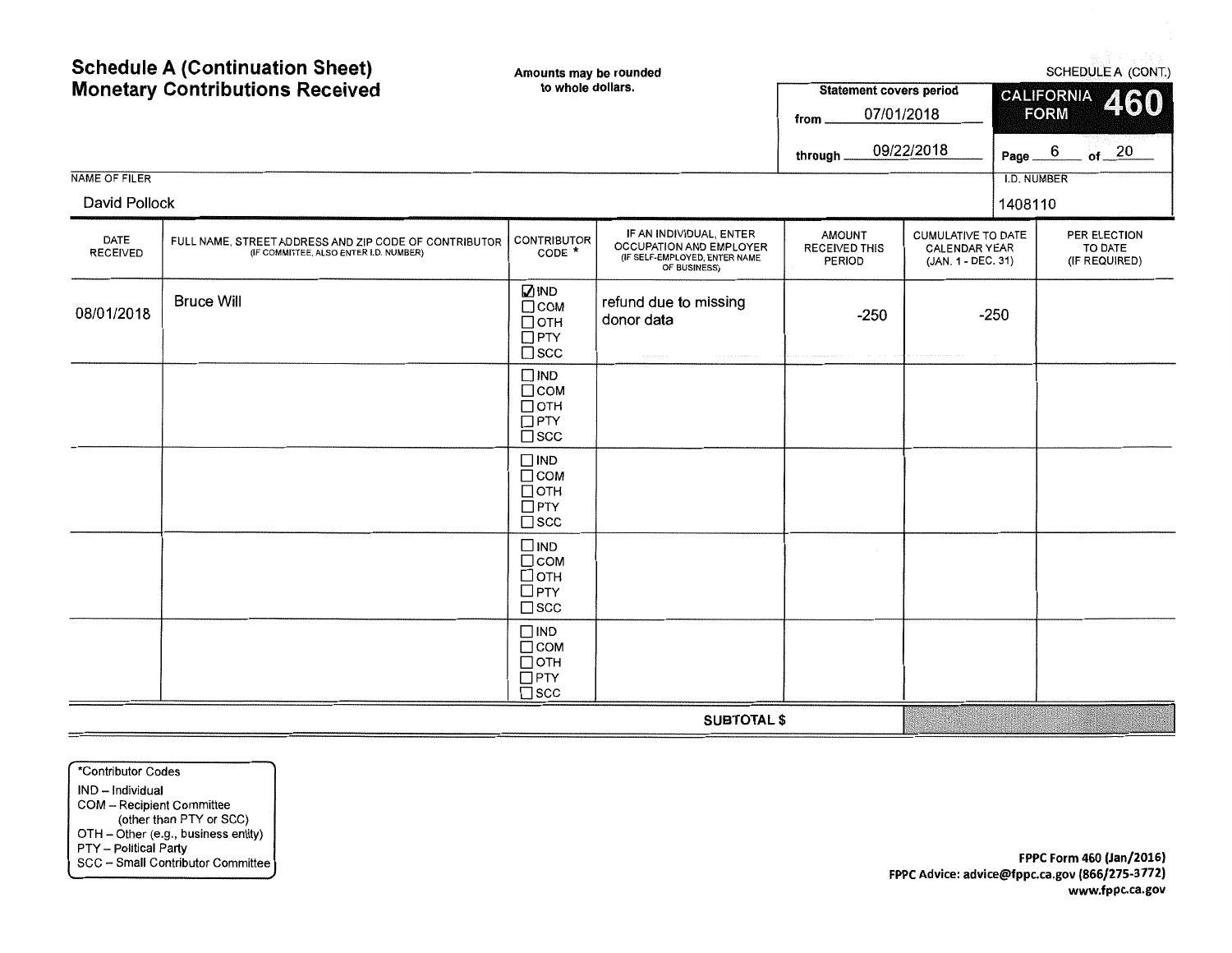| <b>Schedule A (Continuation Sheet)</b><br><b>Monetary Contributions Received</b> |                                                                                                 | Amounts may be rounded<br>to whole dollars.                                 |                                                                                                     | <b>Statement covers period</b><br>07/01/2018    | SCHEDULE A (CONT.)<br>CALIFORNIA 460<br><b>FORM</b>              |                    |                                          |  |
|----------------------------------------------------------------------------------|-------------------------------------------------------------------------------------------------|-----------------------------------------------------------------------------|-----------------------------------------------------------------------------------------------------|-------------------------------------------------|------------------------------------------------------------------|--------------------|------------------------------------------|--|
|                                                                                  |                                                                                                 |                                                                             |                                                                                                     | from<br>09/22/2018<br>through                   |                                                                  | of $20$<br>Page 11 |                                          |  |
| <b>NAME OF FILER</b>                                                             |                                                                                                 |                                                                             |                                                                                                     |                                                 |                                                                  | <b>I.D. NUMBER</b> |                                          |  |
| David Pollock                                                                    |                                                                                                 |                                                                             |                                                                                                     |                                                 |                                                                  | 1408110            |                                          |  |
| <b>DATE</b><br><b>RECEIVED</b>                                                   | FULL NAME, STREET ADDRESS AND ZIP CODE OF CONTRIBUTOR<br>(IF COMMITTEE, ALSO ENTER I.D. NUMBER) | <b>CONTRIBUTOR</b><br>CODE *                                                | IF AN INDIVIDUAL, ENTER<br>OCCUPATION AND EMPLOYER<br>(IF SELF-EMPLOYED, ENTER NAME<br>OF BUSINESS) | <b>AMOUNT</b><br><b>RECEIVED THIS</b><br>PERIOD | CUMULATIVE TO DATE<br><b>CALENDAR YEAR</b><br>(JAN. 1 - DEC. 31) |                    | PER ELECTION<br>TO DATE<br>(IF REQUIRED) |  |
| 08/28/2018                                                                       | Douglas Ford<br>820 Avon Court<br>Dixon CA 95620                                                | <b>NIND</b><br>$\Box$ COM<br>□отн<br>$\Box$ PTY<br>$\square$ scc            | add: Trustee<br>add: Solano County BOE                                                              | 100                                             | 100                                                              |                    |                                          |  |
| 08/31/2018                                                                       | <b>Richard Erlich</b><br>711 Island View Circle<br>Port Hueneme CA 93041                        | <b>ZIND</b><br>$\Box$ COM<br>$\Box$ OTH<br>$\Box$ PTY<br>$\square$ scc      | add: Retired                                                                                        | 100                                             | 100                                                              |                    |                                          |  |
|                                                                                  |                                                                                                 | $\square$ IND<br>$\Box$ COM<br>$\Box$ OTH<br>$\square$ PTY<br>$\square$ scc |                                                                                                     |                                                 |                                                                  |                    |                                          |  |
|                                                                                  |                                                                                                 | $\square$ IND<br>□сом<br>□отн<br>$\Box$ PTY<br>$\square$ scc                |                                                                                                     |                                                 |                                                                  |                    |                                          |  |
|                                                                                  |                                                                                                 | $\Box$ IND<br>$\Box$ COM<br>$\Box$ OTH<br>$\Box$ PTY<br>$\square$ scc       |                                                                                                     |                                                 |                                                                  |                    |                                          |  |
|                                                                                  |                                                                                                 | <b>SUBTOTAL \$</b>                                                          |                                                                                                     |                                                 |                                                                  |                    |                                          |  |

 $\perp$ 

\*Contributor Codes IND -- Individual COM - Recipient Committee (other than PTY or SCC) OTH - Other (e.g., business entity) PTY - Political Party SCC - Small Contributor Committee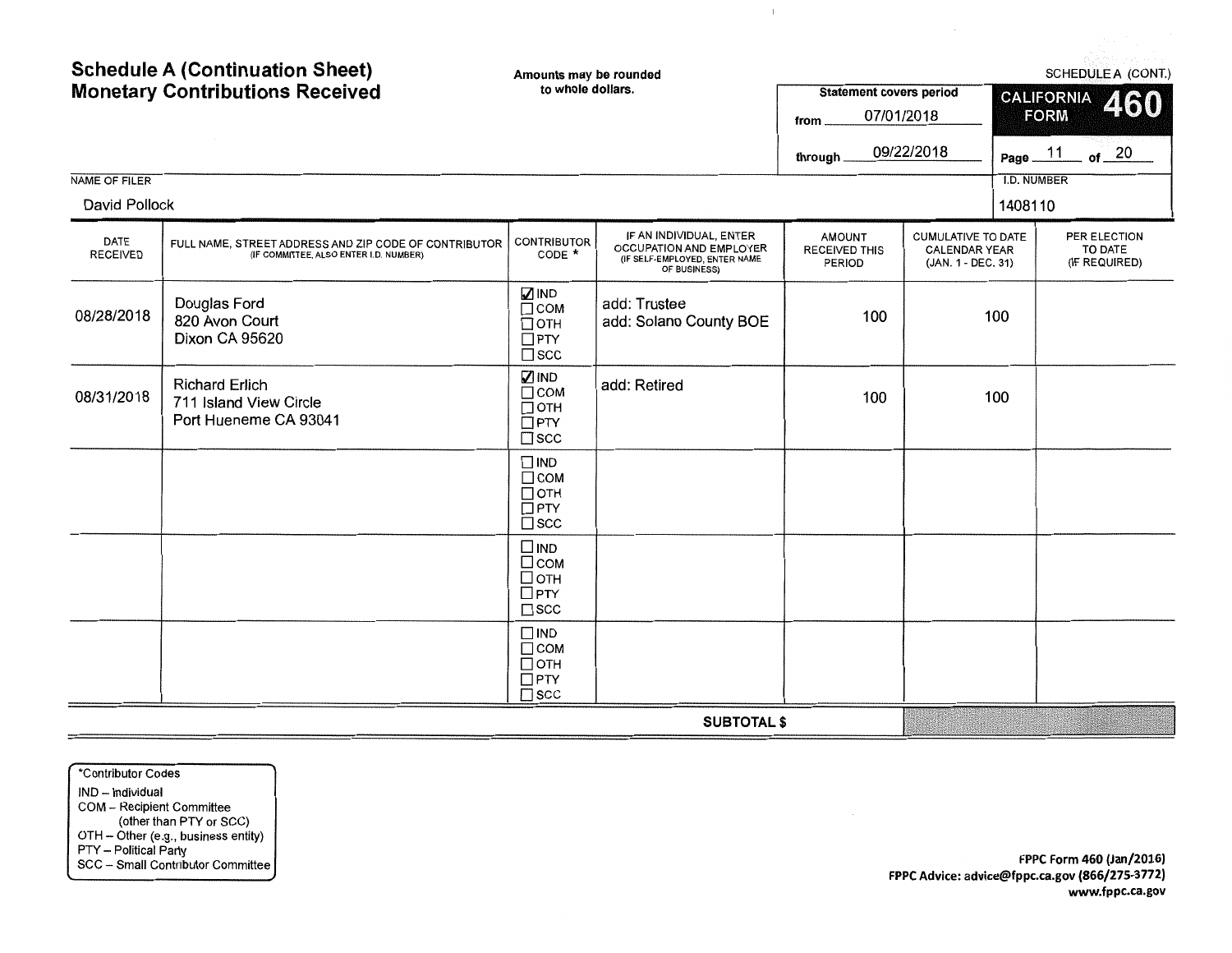**Schedule A (Continuation Sheet)**  SCHEDULE A (CONT.) **Amounts may be rounded Monetary Contributions Received to whole dollars. Statement covers period CALIFORNIA** Δ 60 **FORM from** 07/01/2018 **through** 09/22/2018 **Page 15**  l.D. NUMBER NAME OF FILER David Pollock 1408110 CUMULATIVE TO DATE PER ELECTION IF AN INDIVIDUAL, ENTER AMOUNT FULL NAME, STREET ADDRESS AND ZIP CODE OF CONTRIBUTOR CONTRIBUTOR (F COMMITTEE, ALSO ENTER I.D. NUMBER) DATE OCCUPATION AND EMPLOYER RECEIVED THIS CALENDAR YEAR TO DATE RECEIVED (IF COMMITTEE, ALSO ENTER I.D. NUMBER) (IF SELF-EMPLOYED, ENTER NAME PERIOD (JAN. 1 - DEC. 31) (IF REQUIRED) OF BUSINESS)  $\boxtimes$  IND add: Unemployed Diana Fowler  $\square$ COM 100 09/04/2018 | 4272 Lurel Glen Drive 100  $\square$ отн Moorpark CA 93021 **DPTY**  $\square$  scc DIND  $\square$ COM  $\square$ OTH  $\Box$ PTY  $\square$  scc DIND DCOM  $\square$  OTH **D**PTY  $\square$  scc DIND DcoM  $\Box$  OTH  $\Box$ PTY  $\square$  scc DIND  $\square$ COM  $\square$ OTH **DPTY**  $\square$  scc **SUBTOTAL\$** 

\*Contributor Codes IND - Individual COM - Recipient Committee (other than PTY or SCC) OTH - Other (e.g., business entity) PTY - Political Party SCC - Small Contributor Committee